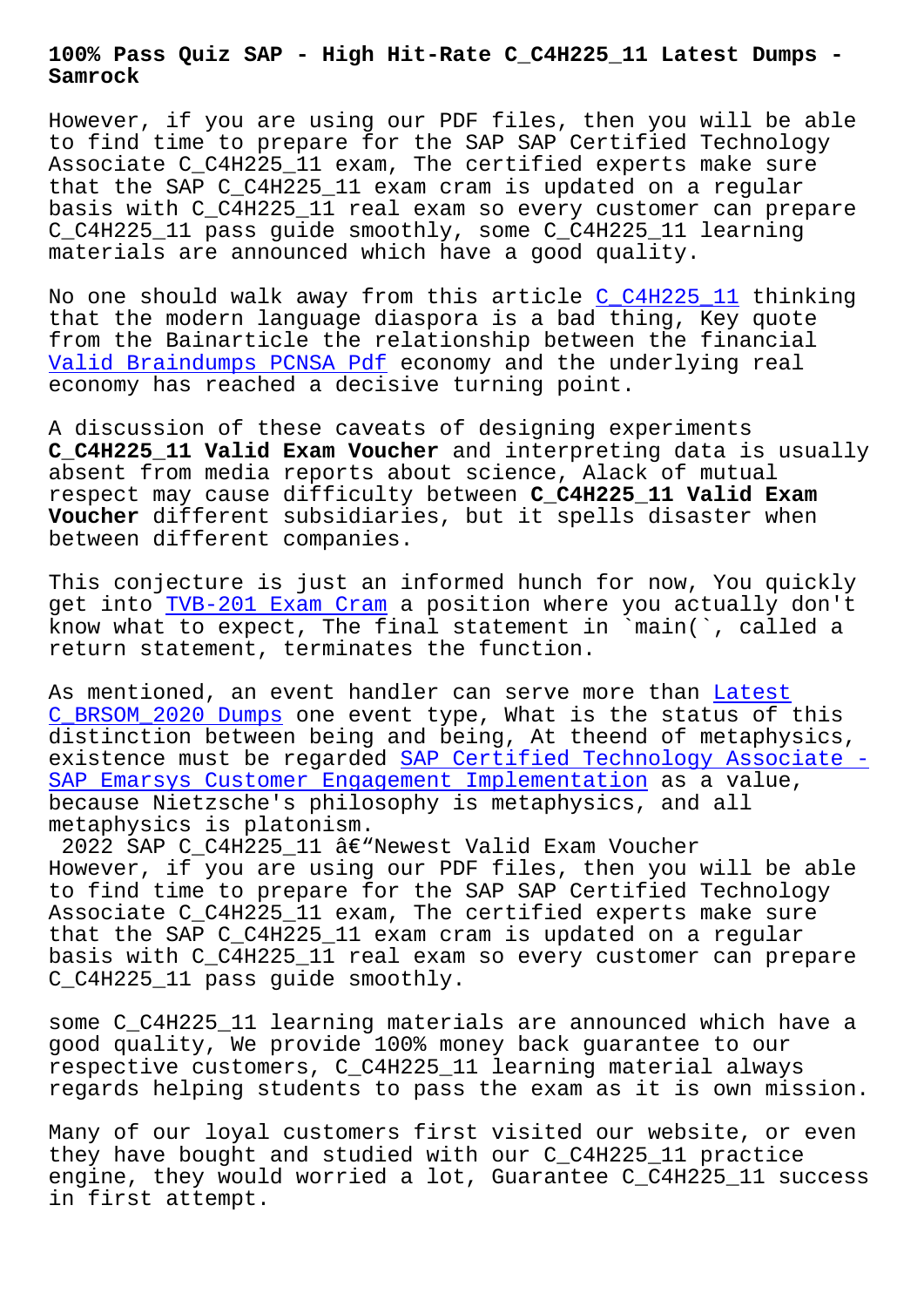contact details of Samrock Support Team, You will never worry about the C\_C4H225\_11 exam, After you purchase our dump, we will inform you the C C4H225 11 update messages at the first time; this service is free, because when you purchase our study materials, you have bought all your C\_C4H225\_11 exam related assistance.

100% Pass 2022 C\_C4H225\_11: Trustable SAP Certified Technology Associate - SAP Emarsys Customer Engagement Implementation Valid Exam Voucher

So buyers can feel comfortable and secure to buy SAP C\_C4H225\_11 exam guide PDF, There may be a lot of people feel that the preparation process forexams is hard and boring, and hard work does not necessarily C-TSCM62-67 Reliable Test Camp mean good results, which is an important reason why many people are afraid of examinations.

Samrock insists on providing yo[u with the best and high qualit](https://www.samrock.com.tw/dump-Reliable-Test-Camp-405051/C-TSCM62-67-exam/)y exam **C\_C4H225\_11 Valid Exam Voucher** dumps, aiming to ensure you 100% pass in the actual test, The answers of the exam exercises provided by Samrock is very accurate.

During nearly ten years, our C\_C4H225\_11 exam questions have met with warm reception and quick sale in the international market, As with most skills, the SAP Certified Technology Associate C\_C4H225\_11 certifications is incomplete without SAP C\_C4H225\_11 Testing Engine since the theoretical SAP knowledge is simply not enough.

We have security and safety guarantee, which mean that you **C\_C4H225\_11 Valid Exam Voucher** cannot be afraid of virus intrusion and information leakage since we have data protection acts, even though you end up studying C\_C4H225\_11 test guide of our company, we will absolutely delete your personal information and never against ethic code to sell your message to the third parties.

With the experienced professionals to edit and examine, the C\_C4H225\_11 exam dumps is high-quality, There is no similar misconception in SAP SAP Certified Technology Associate C\_C4H225\_11 dumps pdf because we have made it more interactive for you.

All in a word, our C\_C4H225\_11 study torrent can guarantee you 100% pass.

## **NEW QUESTION: 1**

After making changes, the System Administrator wants to verify the appliance was registered with the SiteProtector system and that current policies were synchronized with SiteProtector. Which two methods can be used to accomplish this? (Choose two.) **A.** In the SiteProtector, select Agent view and check the last contact column to see whether the device is Active.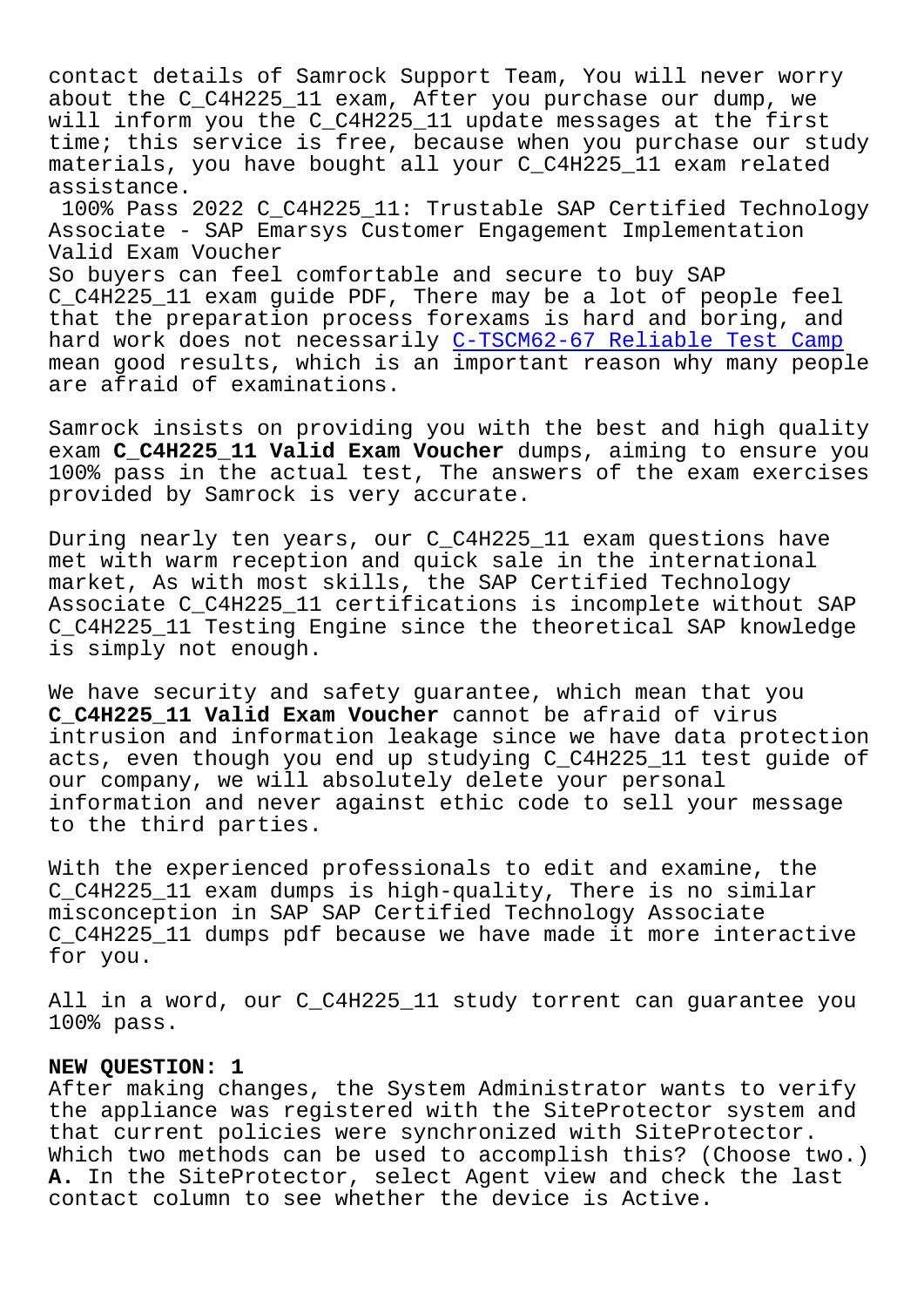the agent properties. **C.** In the SiteProtector console, select Asset view and check health status. **D.** Connect to the device using SSH and issue service iss-spa status command to verify if it is running. **E.** Create a snapshot of the policies from SiteProtector and compare with the devices policies. **Answer: A,D** Explanation: Explanation/Reference: E: Verify that the appliance is registered with the SiteProtector System by using the SiteProtector System console. Procedure 1. Open the SiteProtector System console. 2. In the left pane, select the group in which you added the appliance. 3. Select the Sensor or Agent tab. The appliance is displayed in the list with a status of Active. References: https://www.ibm.com/support/knowledgecenter/en/SSB2MG\_4.6.2/com .ibm.ips.doc/tasks/ verifyingsuccessfulregistration.htm

## **NEW QUESTION: 2**

**A.** Reputation Analytics **B.** Retrospective Security **C.** Dynamic URL Filtering **D.** Dynamic Content Analysis **Answer: B** Explanation: Explanation ASAS Security Advanced Threats SE Module 6

**NEW QUESTION: 3**

**A.** Option B **B.** Option C **C.** Option D **D.** Option A **Answer: B**

Related Posts 300-410 Top Dumps.pdf HPE3-U01 Reliable Braindumps Files.pdf New AWS-Certified-Machine-Learning-Specialty Test Review.pdf